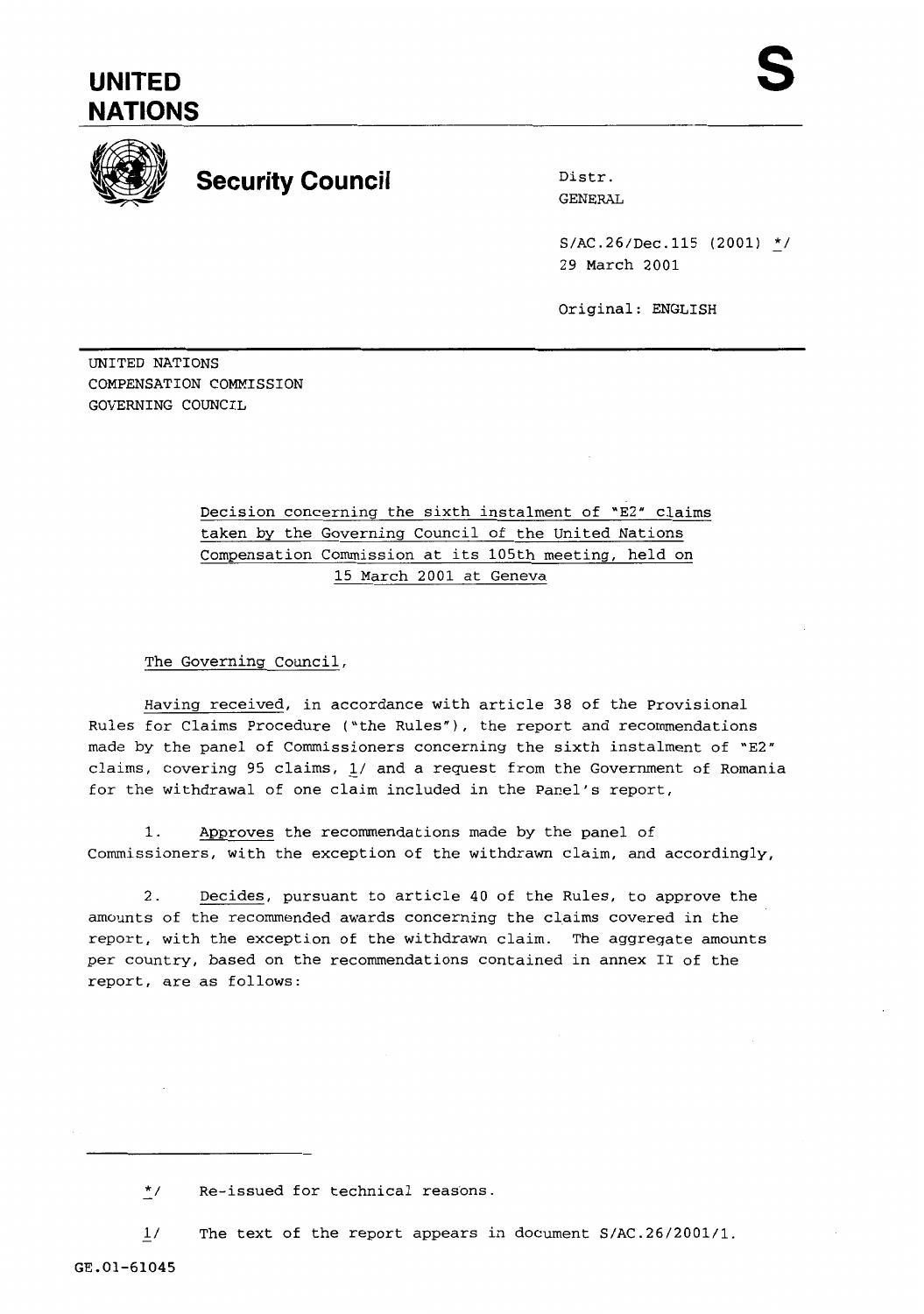$\sim$ 

## $S/AC.26/Dec.115$  (2001)  $\frac{\star}{2}$ / Page 2

| Country                                         | Number of<br>claims<br>recommended<br>for payment | Number of<br>claims not<br>recommended<br>for payment | Amount of<br>compensation<br>claimed<br>(USD) | Amount of<br>compensation<br>recommended<br>(USD) |
|-------------------------------------------------|---------------------------------------------------|-------------------------------------------------------|-----------------------------------------------|---------------------------------------------------|
| Austria                                         |                                                   | $\mathbf{1}$                                          | 272,777                                       | nil                                               |
| Bahrain                                         | $\mathbf 1$                                       |                                                       | 10,455                                        | 2,160                                             |
| Czech Republic                                  |                                                   | $\overline{a}$                                        | 5,820,683                                     | nil                                               |
| Denmark                                         | $\mathbf{1}$                                      |                                                       | 15, 316, 274                                  | 109,720                                           |
| Egypt                                           | 3                                                 | $\mathbf{1}$                                          | 9,216,339                                     | 80,858                                            |
| Germany                                         | 5                                                 | 5                                                     | 1,422,383                                     | 305,462                                           |
| Hungary                                         |                                                   | $\mathbf{1}$                                          | 1,828,391                                     | nil                                               |
| India                                           | $\mathbf 1$                                       | 4                                                     | 2,240,364                                     | 2,848                                             |
| Iran                                            |                                                   | 1                                                     | 392,204                                       | nil                                               |
| Israel                                          |                                                   | $\overline{2}$                                        | 578,025                                       | nil                                               |
| Italy                                           | $\overline{a}$                                    | 4                                                     | 100,776,635                                   | 21,683                                            |
| Japan                                           | $\overline{a}$                                    | $\mathbf{1}$                                          | 8,564,040                                     | 4,269,408                                         |
| Malaysia                                        | $\mathbf 1$                                       |                                                       | 79,608                                        | 46,128                                            |
| Netherlands                                     |                                                   | 4                                                     | 1,066,816                                     | nil                                               |
| Portugal                                        | $\mathbf{1}$                                      | $\overline{2}$                                        | 678,167                                       | 10,000                                            |
| Republic of Korea                               |                                                   | $\mathbf{1}$                                          | 3, 213, 290                                   | nil                                               |
| Saudi Arabia                                    | $\overline{a}$                                    | 3                                                     | 42, 955, 789                                  | 575,171                                           |
| Spain                                           | $\overline{a}$                                    | 3                                                     | 12, 471, 441                                  | 307,816                                           |
| Switzerland                                     | 1                                                 | -                                                     | 525,560                                       | 36,254                                            |
| Thailand                                        | $\mathbf 1$                                       |                                                       | 30,916                                        | 18,868                                            |
| The former Yugoslav<br>Republic of<br>Macedonia |                                                   | 4                                                     | 8,877,377                                     | nil                                               |
| Turkey                                          | $\overline{\mathbf{c}}$                           | $\overline{a}$                                        | 7,614,190                                     | 809,801                                           |
| United Arab<br>Emirates                         | $\overline{2}$                                    |                                                       | 1,230,525                                     | 211,916                                           |
| United Kingdom                                  | 11                                                | 8                                                     | 58,384,086                                    | 6,291,586                                         |
| United States                                   | 3                                                 | 4                                                     | 10,872,452                                    | 571,427                                           |
| Total                                           | 41                                                | 53                                                    | 294, 438, 787                                 | 13,671,106                                        |

医变形 身體

 $\sim$   $\sim$ 

3. Reaffirms that when funds become available payments shall be made in accordance with decision 1CO **(S/AC.26/Dec.100** (2000)),